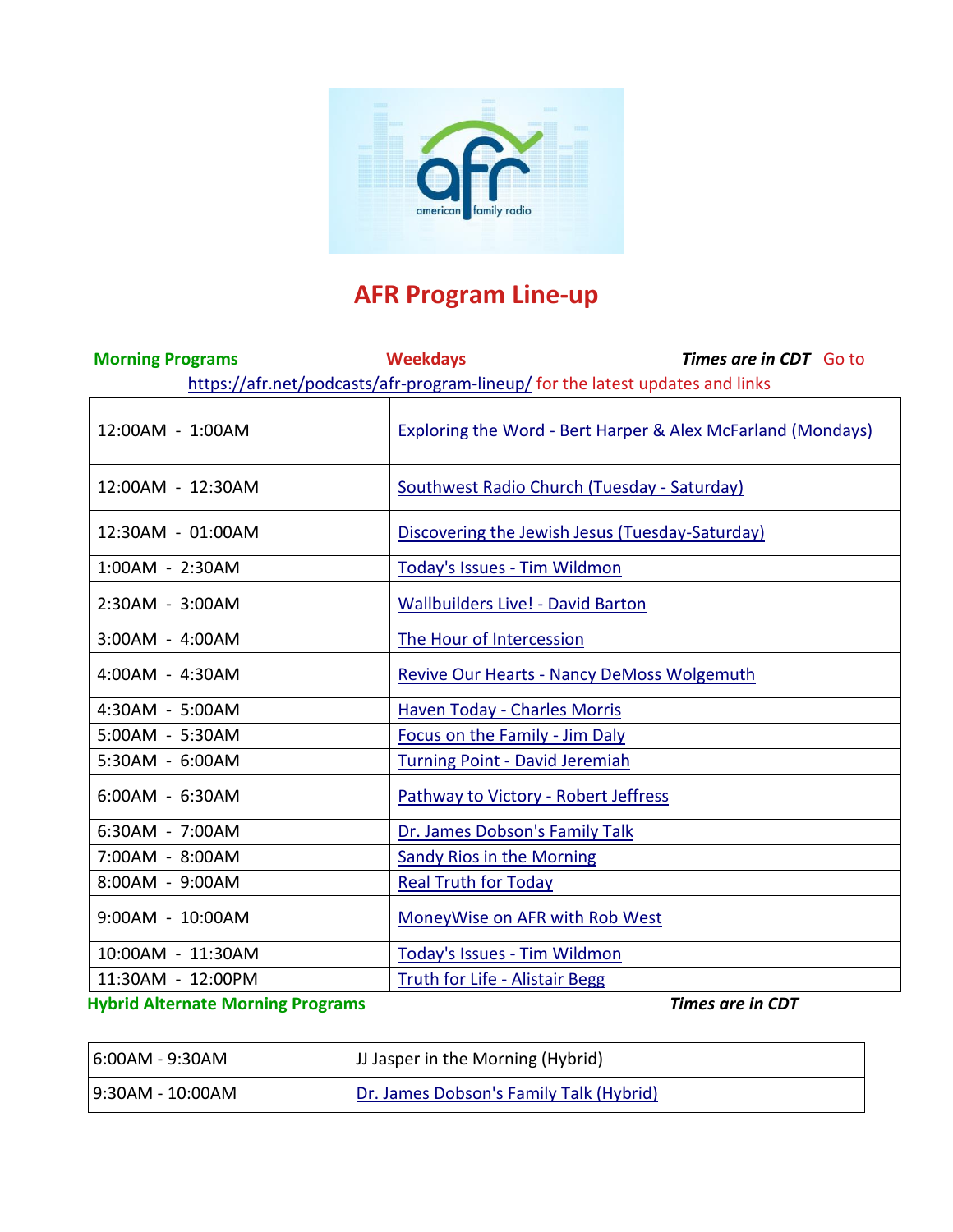## **Afternoon Programs** *Times are in CDT*

| 12:00PM - 1:00PM                                                                   | The Awakening with Bishop E.W. Jackson            |
|------------------------------------------------------------------------------------|---------------------------------------------------|
| 1:00PM - 2:00PM                                                                    | AFA@TheCore                                       |
| 2:00PM - 3:00PM                                                                    | <b>Airing the Addisons</b>                        |
| 3:00PM - 4:00PM                                                                    | Exploring the Word - Bert Harper & Alex McFarland |
| 4:00PM - 5:00PM                                                                    | <b>Washington Watch - Tony Perkins</b>            |
| 5:00PM - 6:00PM                                                                    | The Hamilton Corner - Abraham Hamilton III        |
| 6:00PM - 6:30PM                                                                    | From His Heart - Jeff Schreve                     |
| 6:30PM - 7:00PM                                                                    | The Winning Walk with Dr. Ed Young                |
| <b>Evening Programs</b>                                                            | <b>Times are in CDT</b>                           |
| 7:00PM - 7:30PM                                                                    | <b>Turning Point - David Jeremiah</b>             |
| 7:30PM - 7:35PM                                                                    | Answers in Genesis - Ken Ham                      |
| 7:35PM - 8:00PM                                                                    | Love Worth Finding - Adrian Rogers                |
| 8:00PM - 8:30PM                                                                    | Leading the Way - Michael Youssef                 |
| 8:30PM - 8:35PM                                                                    | Breakpoint - John Stonestreet & Eric Metaxas      |
| 8:35PM - 9:00PM                                                                    | <b>Revive Our Hearts - Nancy DeMoss Wolgemuth</b> |
| 9:00PM - 9:30PM                                                                    | InGrace with Jim Scudder, Jr                      |
| 9:30PM - 10:00PM                                                                   | Dr. James Dobson's Family Talk                    |
| 10:00PM - 11:00PM                                                                  | <b>Securing America with Frank Gaffney</b>        |
| 11:00PM - 11:30PM                                                                  | <b>Allen Jackson Ministries</b>                   |
| 11:30PM - 12:00AM                                                                  | <b>The Alternative - Tony Evans</b>               |
| <b>Times are in CDT</b><br>Some AFR Talk stations receive this evening programming |                                                   |
| 7:00PM - 9:00PM                                                                    | Point of View - Kerby Anderson                    |
| 9:00PM - 10:00PM                                                                   | <b>The Awakening</b>                              |

**Connect with us at** [afa.net/connect](https://www.afa.net/connect)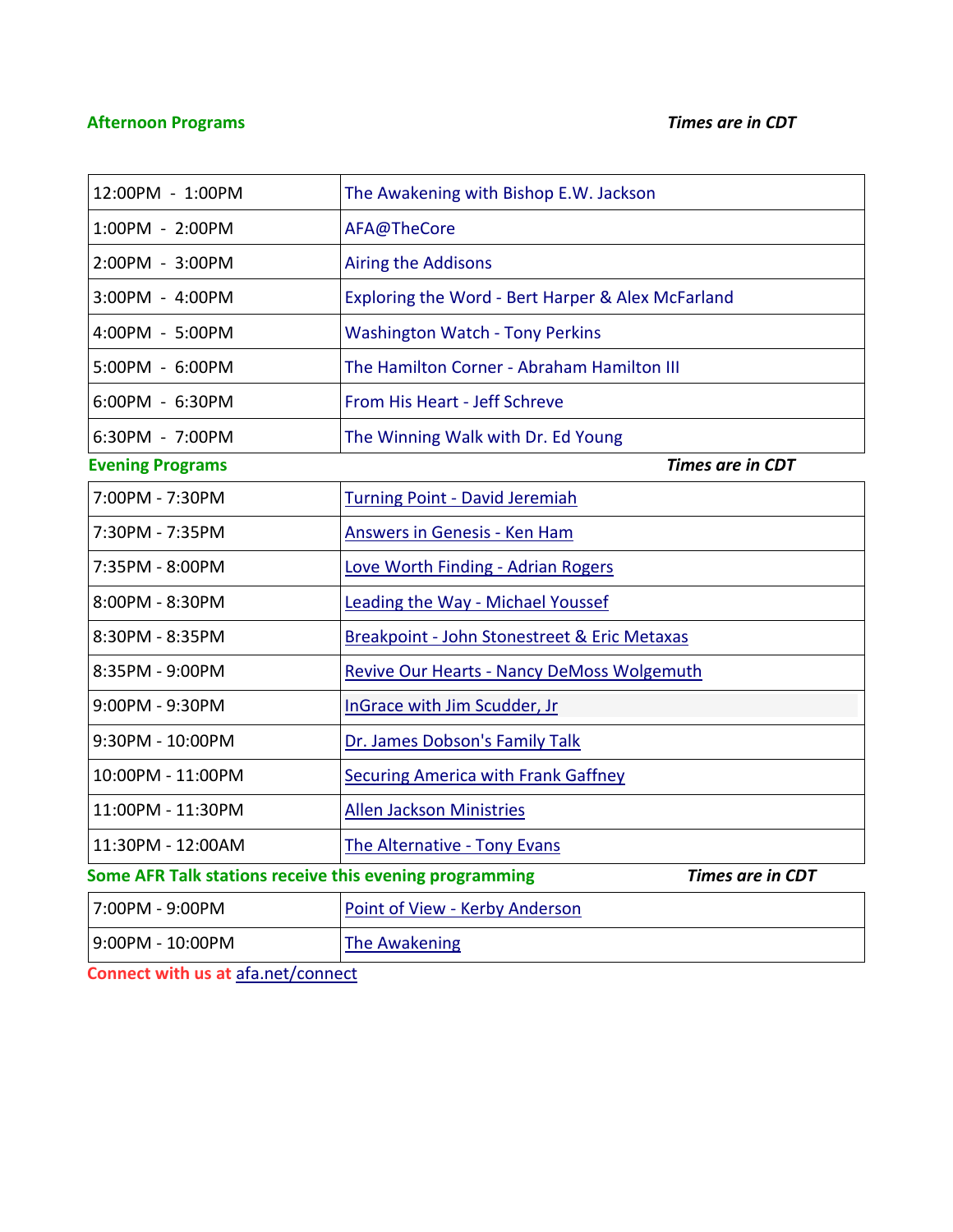## **Saturday Line-up**

| <b>Morning Programs</b>   | Connect with us at afa.net/connect                | <b>All times CDT</b> |
|---------------------------|---------------------------------------------------|----------------------|
| 12:00AM - 12:30AM         | Southwest Radio Church (Tuesday - Saturday)       |                      |
| 12:30AM - 01:00AM         | Discovering the Jewish Jesus (Tuesday-Saturday)   |                      |
| 1:00AM - 2:30AM           | Today's Issues - Tim Wildmon                      |                      |
| 2:30AM - 3:00AM           | <b>Wallbuilders Live! - David Barton</b>          |                      |
| 3:00AM - 4:00AM           | Exploring the Word - Bert Harper & Alex McFarland |                      |
| 4:00AM - 5:00AM           | Financial Issues - Dan Celia                      |                      |
| 5:00AM - 5:05AM           | A Word with You                                   |                      |
| 5:05AM - 5:30AM           | <b>Washington Watch Weekend - Tony Perkins</b>    |                      |
| 5:30AM - 6:00AM           | <b>Lantern Rescue</b>                             |                      |
| 6:00AM - 7:00AM           | Truth Talk Weekend with Stu Epperson Jr.          |                      |
| 7:00AM - 8:00AM           | Hope for the Caregiver - Peter Rosenberger        |                      |
| 8:00AM - 9:00AM           | The Christian Worldview - David Wheaton           |                      |
| 9:00AM - 10:00AM          | I Don't Have Enough FAITH to Be an ATHEIST        |                      |
| 10:00AM - 11:00AM         | <b>Financial Issues - Dan Celia</b>               |                      |
| 11:00AM - 12:00PM         | <b>Hope Reigns</b>                                |                      |
| <b>Afternoon Programs</b> |                                                   | <b>All times CDT</b> |
| 12:00PM - 1:00PM          | Lost in Translation with Dr. Baruch Korman        |                      |
| 1:00PM -1:05PM            | <b>Truth Itself</b>                               |                      |
| 1:05PM - 2:00PM           | Understanding the Times - Jan Markell             |                      |
| 2:00PM - 2:30PM           | The Friends of Israel Today                       |                      |
| 2:30PM - 3:00PM           | <b>Exploring Missions</b>                         |                      |
| 3:00PM - 4:00PM           | AFA@TheCore                                       |                      |
| 4:00PM - 4:30PM           | <b>By Design</b>                                  |                      |
| 4:30PM - 5:00PM           | Parenting Today's Teens - Mark Gregston           |                      |
| 5:00PM - 5:30PM           | <b>Hannah's Heart</b>                             |                      |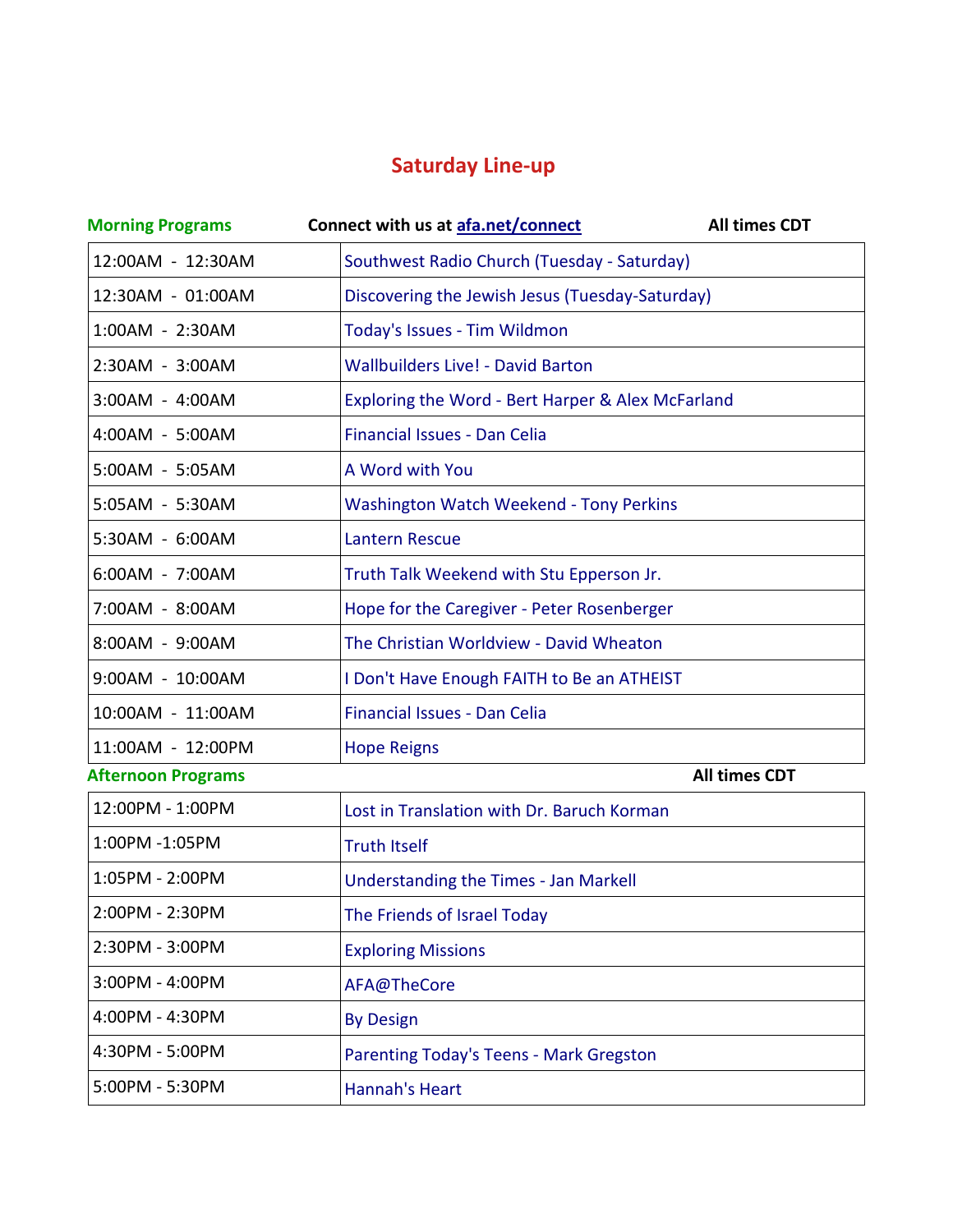| 5:30PM - 6:00PM         | Share Truth Apply Scripture - Wesley Wildmon & Jordan Chamblee |
|-------------------------|----------------------------------------------------------------|
| 6:00PM - 6:30PM         | Washington Watch Weekend - Tony Perkins                        |
| 6:30PM - 7:00PM         | <b>Israel and You with Aaron Fruh.</b>                         |
| <b>Evening Programs</b> | <b>All times CDT</b>                                           |

| 7:00PM - 8:00PM   | <b>Encouragement Live with Don Hawkins</b>        |
|-------------------|---------------------------------------------------|
| 8:00PM - 9:00PM   | Exploring the Word - Bert Harper & Alex McFarland |
| 9:00PM - 10:00PM  | <b>The Awakening</b>                              |
| 10:00PM - 12:00AM | <b>Wretched Radio - Todd Friel</b>                |

| <b>Morning</b>    | <b>Programs Sunday Line-up</b><br><b>All Times CDT</b>         |
|-------------------|----------------------------------------------------------------|
| 12:00AM - 1:00AM  | AFA@TheCore                                                    |
| 1:00AM - 2:30AM   | Best of Today's Issues - Tim Wildmon                           |
| 2:30AM - 3:00AM   | <b>Wallbuilders Live! - David Barton</b>                       |
| 3:00AM - 3:30AM   | <b>Washington Watch Weekend - Tony Perkins</b>                 |
| 3:30AM - 4:00AM   | Pathway to Victory - Robert Jeffress                           |
| 4:00AM - 4:30AM   | <b>Exploring Missions - Bert Harper</b>                        |
| 4:30AM - 5:00AM   | Truth for a New Generation - Alex McFarland & Dillon Burroughs |
| 5:00AM - 6:00AM   | <b>Exploring the Word</b>                                      |
| $6:00AM - 6:30AM$ | Worship and the Word with Pastor Robert Morris                 |
| 6:30AM - 7:00AM   | From His Heart - Jeff Schreve                                  |
| 7:00AM - 7:30AM   | <b>Turning Point - David Jeremiah</b>                          |
| 7:30AM-8:00AM     | Changed Lives - Ben Haden                                      |
| 8:00AM - 8:30AM   | <b>Truth for Life - Alistair Begg</b>                          |
| 8:30AM - 9:00AM   | <b>Exploring Missions</b>                                      |
| 9:00AM - 9:30AM   | Hour of Holiness - Bill Ury                                    |
| 9:30AM - 10:00AM  | In Grace with Jim Scudder Jr.                                  |
| 10:00AM - 10:30AM | The Voice of the Martyrs                                       |
| 10:30AM - 11:00AM | <b>Revival Fires International with Tim Todd</b>               |